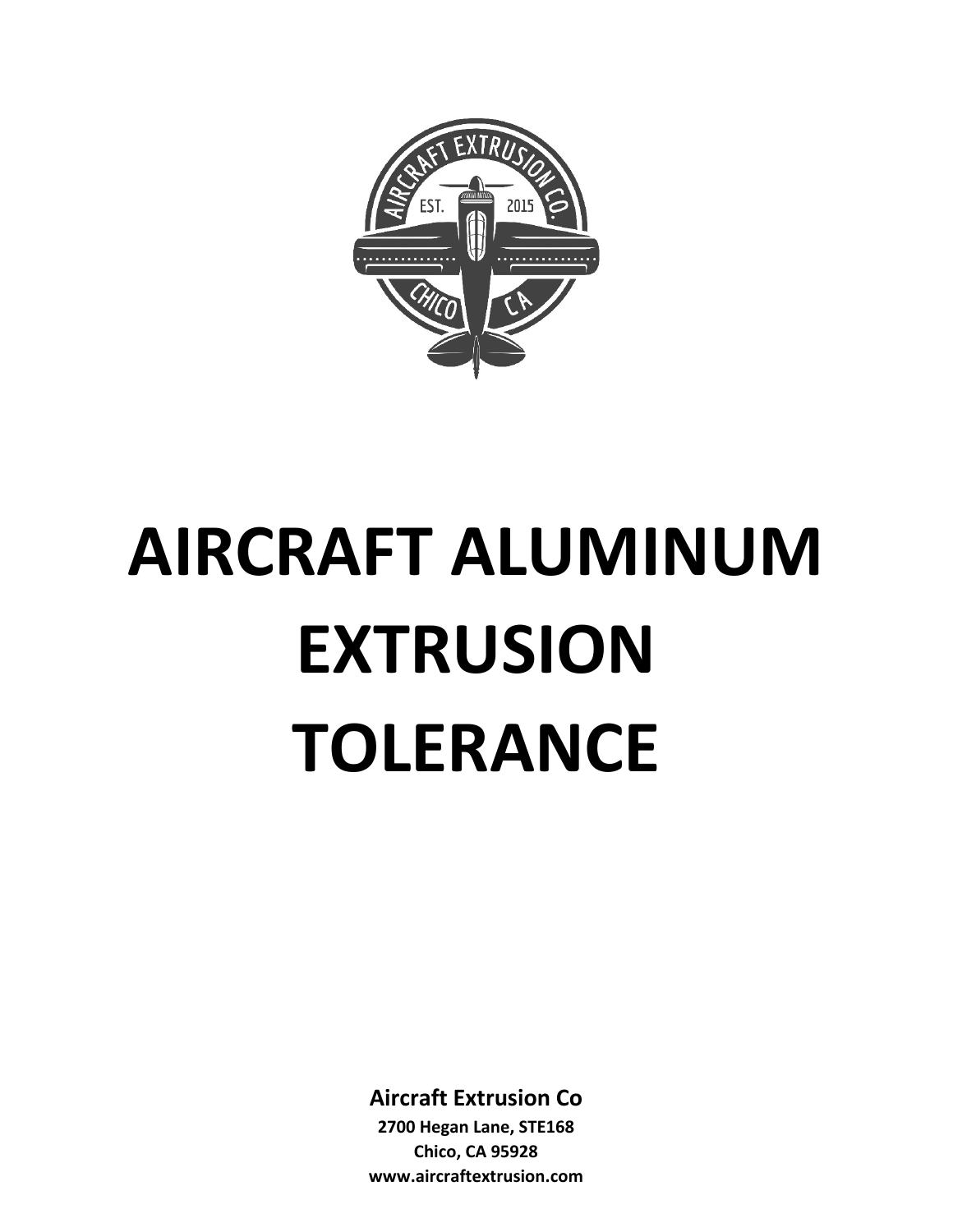#### **TABLE 11.2 Cross-Sectional Dimension Tolerances—Profiles ①**

EXCEPT FOR T3510, T4510, T6510, T73510, T76510 AND T8510 TEMPERS  $@$ 

| Note <sup>6</sup><br>Note <sup>®</sup><br>$cols. 4-9$<br>col. 2<br>col. 4<br>۰<br>٠<br>٠<br>$col.3 +$<br>$cols. 4-9$<br>col. 4<br>$\sqrt{\frac{1}{1}}$ col. 2<br>٠<br>col. 2<br>٠<br>٠<br>. .<br>٠ |                                                                       |                                                         |                                                                                                                                               |                                                                                                                                   |                                                                       |                                                                                                                                                                                                                                                                                                                                                                                                                                                                                      |                                                                       |                                                         |                                                                                  |                                                    |                                                                                                                                       |                                                              |                                                                        |                                                                               |                                                                       |                                                                                   |
|----------------------------------------------------------------------------------------------------------------------------------------------------------------------------------------------------|-----------------------------------------------------------------------|---------------------------------------------------------|-----------------------------------------------------------------------------------------------------------------------------------------------|-----------------------------------------------------------------------------------------------------------------------------------|-----------------------------------------------------------------------|--------------------------------------------------------------------------------------------------------------------------------------------------------------------------------------------------------------------------------------------------------------------------------------------------------------------------------------------------------------------------------------------------------------------------------------------------------------------------------------|-----------------------------------------------------------------------|---------------------------------------------------------|----------------------------------------------------------------------------------|----------------------------------------------------|---------------------------------------------------------------------------------------------------------------------------------------|--------------------------------------------------------------|------------------------------------------------------------------------|-------------------------------------------------------------------------------|-----------------------------------------------------------------------|-----------------------------------------------------------------------------------|
|                                                                                                                                                                                                    |                                                                       |                                                         |                                                                                                                                               |                                                                                                                                   |                                                                       |                                                                                                                                                                                                                                                                                                                                                                                                                                                                                      |                                                                       |                                                         |                                                                                  | TOLERANCE $\oslash$ $\oslash$ -in. plus and minus  |                                                                                                                                       |                                                              |                                                                        |                                                                               |                                                                       |                                                                                   |
|                                                                                                                                                                                                    |                                                                       |                                                         | <b>METAL DIMENSIONS</b>                                                                                                                       |                                                                                                                                   |                                                                       |                                                                                                                                                                                                                                                                                                                                                                                                                                                                                      |                                                                       |                                                         |                                                                                  |                                                    | <b>SPACE DIMENSIONS</b>                                                                                                               |                                                              |                                                                        |                                                                               |                                                                       |                                                                                   |
| <b>SPECIFIED</b><br><b>DIMENSION</b>                                                                                                                                                               |                                                                       |                                                         | ALLOWABLE DEVIATION FROM<br><b>SPECIFIED DIMENSION WHERE</b><br>75 PERCENT OR MORE OF<br>THE DIMENSION IS METAL <sup>(2)</sup> <sup>(1)</sup> |                                                                                                                                   |                                                                       |                                                                                                                                                                                                                                                                                                                                                                                                                                                                                      |                                                                       |                                                         |                                                                                  |                                                    | ALLOWABLE DEVIATION FROM SPECIFIED<br>DIMENSION WHERE MORE THAN 25 PERCENT OF<br>THE DIMENSION IS SPACE $\circledcirc$ $\circledcirc$ |                                                              |                                                                        |                                                                               |                                                                       |                                                                                   |
| in.                                                                                                                                                                                                |                                                                       | All<br><b>Except Those</b><br>Covered<br>by Column 3    |                                                                                                                                               | Wall Thickness $\circledcirc$<br>Completely $\circledcirc$<br><b>Enclosing Space</b><br>$0.11$ sq. in. and<br>Over (Eccentricity) |                                                                       | At<br>At<br>At<br>At<br>At<br><b>Dimensioned</b><br><b>Dimensioned</b><br><b>Dimensioned</b><br><b>Dimensioned</b><br><b>Dimensioned</b><br><b>Points</b><br>Points<br>Points<br><b>Points</b><br>Points<br>4.000-5.999<br>$0.250 - 0.624$<br>$0.625 - 1.249$<br>1.250-2.499<br>2.500-3.999<br>inches from<br>inches from<br>inches from<br>inches from<br>inches from<br><b>Base of Leg</b><br><b>Base of Leg</b><br><b>Base of Leg</b><br><b>Base of Leg</b><br><b>Base of Leg</b> |                                                                       |                                                         |                                                                                  |                                                    | At<br>inches from<br><b>Base of Leg</b>                                                                                               | <b>Dimensioned</b><br>Points<br>$6.000 - 8.000$              |                                                                        |                                                                               |                                                                       |                                                                                   |
|                                                                                                                                                                                                    |                                                                       | Col. 2                                                  |                                                                                                                                               | Col. 3                                                                                                                            |                                                                       | Col.4                                                                                                                                                                                                                                                                                                                                                                                                                                                                                |                                                                       | Col. 5                                                  |                                                                                  | Col. 6                                             |                                                                                                                                       | Col. 7                                                       |                                                                        | Col. 8                                                                        |                                                                       | Col. 9                                                                            |
| Col. 1                                                                                                                                                                                             | Standard<br>Tolerance,<br>All Except<br>5XXX<br>Alloys <sup>(1)</sup> | Precision<br>Tolerance,<br>All Except<br>5XXX<br>Alloys | Standard<br>Tolerance,<br>All Except<br>5XXX<br>Alloys <sup>(11)</sup>                                                                        | Precision<br>Tolerance,<br>All Except<br>5XXX<br>Alloys                                                                           | Standard<br>Tolerance,<br>All Except<br>5XXX<br>Alloys <sup>(1)</sup> | Precision<br>Tolerance,<br><b>All Except</b><br>5XXX<br>Alloys                                                                                                                                                                                                                                                                                                                                                                                                                       | Standard<br>Tolerance,<br>All Except<br>5XXX<br>Alloys <sup>(1)</sup> | Precision<br>Tolerance,<br>All Except<br>5XXX<br>Alloys | Standard<br>Tolerance,<br>All Except All Except<br>5XXX<br>Alloys <sup>(1)</sup> | Precision<br>Tolerance,<br>5XXX<br>Alloys          | Standard<br>Tolerance,<br>All Except<br>5XXX<br>Alloys <sup>(11)</sup>                                                                | Precision<br>Tolerance,<br>All Except<br>5XXX<br>Alloys      | Standard<br>Tolerance,<br>All Except<br>5XXX<br>Alloys <sup>(11)</sup> | Precision<br>Tolerance,<br>All Except<br>5XXX<br>Alloys                       | Standard<br>Tolerance,<br>All Except<br>5XXX<br>Alloys <sup>(1)</sup> | Precision<br>Tolerance,<br>All Except<br>5XXX<br>Alloys                           |
|                                                                                                                                                                                                    |                                                                       |                                                         |                                                                                                                                               |                                                                                                                                   |                                                                       |                                                                                                                                                                                                                                                                                                                                                                                                                                                                                      |                                                                       |                                                         |                                                                                  |                                                    | CIRCUMSCRIBING CIRCLE SIZES LESS THAN 10 INCHES IN DIAMETER                                                                           |                                                              |                                                                        |                                                                               |                                                                       |                                                                                   |
| Up thru 0.124<br>$0.125 - 0.249$<br>$0.250 - 0.499$<br>$0.500 - 0.749$<br>0.750-0.999                                                                                                              | 0.006<br>0.007<br>0.008<br>0.009<br>0.010                             | 0.004<br>0.005<br>0.005<br>0.006<br>0.007               | % of specified dimension;<br>$\pm .060$ max. $\pm .010$ min.                                                                                  | specified dimension;<br>0 max. ±.010 min.                                                                                         | 0.010<br>0.012<br>0.014<br>0.016<br>0.018                             | 0.007<br>0.008<br>0.009<br>0.011<br>0.012                                                                                                                                                                                                                                                                                                                                                                                                                                            | 0.012<br>0.014<br>0.016<br>0.018<br>0.020                             | 0.008<br>0.009<br>0.011<br>0.012<br>0.013               | 0.016<br>0.018<br>0.020<br>0.022                                                 | 0.011<br>0.012<br>0.013<br>0.015                   | 0.020<br>0.022<br>0.025                                                                                                               | $\ddot{\phantom{a}}$<br>0.013<br>0.015<br>0.017              | $\ddotsc$<br>$\ddotsc$<br>$\sim$ .<br>0.030                            | $\ddot{\phantom{a}}$<br>$\ddot{\phantom{0}}$<br>$\ddot{\phantom{0}}$<br>0.020 | $\ddot{\phantom{0}}$<br>τ,<br>$\ddot{\phantom{0}}$<br>$\ddotsc$       | $\ddot{\phantom{a}}$<br>. .<br>$\ddot{\phantom{0}}$<br>$\ddot{\phantom{0}}$<br>Ϋ. |
| $1.000 - 1.499$<br>1.500-1.999<br>2.000-3.999<br>4.000-5.999<br>6.000-7.999<br>8.000-9.999                                                                                                         | 0.012<br>0.014<br>0.024<br>0.034<br>0.044<br>0.054                    | 0.008<br>0.009<br>0.016<br>0.022<br>0.029<br>0.036      | ±10%                                                                                                                                          | ±.060<br>đ<br>±10%                                                                                                                | 0.021<br>0.024<br>0.034<br>0.044<br>0.054<br>0.064                    | 0.014<br>0.016<br>0.022<br>0.029<br>0.036<br>0.042                                                                                                                                                                                                                                                                                                                                                                                                                                   | 0.023<br>0.026<br>0.038<br>0.050<br>0.062<br>0.074                    | 0.015<br>0.017<br>0.025<br>0.033<br>0.041<br>0.049      | 0.026<br>0.031<br>0.048<br>0.064<br>0.082<br>0.100                               | 0.017<br>0.020<br>0.032<br>0.042<br>0.054<br>0.066 | 0.030<br>0.036<br>0.057<br>0.078<br>0.099<br>0.120                                                                                    | 0.020<br>0.024<br>0.038<br>0.051<br>0.065<br>0.079           | 0.035<br>0.042<br>0.068<br>0.094<br>0.120<br>0.145                     | 0.023<br>0.028<br>0.045<br>0.062<br>0.079<br>0.096                            | 0.050<br>0.080<br>0.110<br>0.140<br>0.170                             | 0.033<br>0.053<br>0.073<br>0.092<br>0.112                                         |
|                                                                                                                                                                                                    |                                                                       |                                                         |                                                                                                                                               |                                                                                                                                   |                                                                       |                                                                                                                                                                                                                                                                                                                                                                                                                                                                                      |                                                                       |                                                         |                                                                                  |                                                    | CIRCUMSCRIBING CIRCLE SIZES 10 INCHES IN DIAMETER AND OVER                                                                            |                                                              |                                                                        |                                                                               |                                                                       |                                                                                   |
| Up thru 0.124<br>$0.125 - 0.249$<br>$0.250 - 0.499$<br>$0.500 - 0.749$<br>$0.750 - 0.999$                                                                                                          | 0.014<br>0.015<br>0.016<br>0.017<br>0.018                             | 0.009<br>0.010<br>0.011<br>0.011<br>0.012               |                                                                                                                                               |                                                                                                                                   | 0.018<br>0.019<br>0.020<br>0.022<br>0.023                             | 0.012<br>0.013<br>0.013<br>0.015<br>0.015                                                                                                                                                                                                                                                                                                                                                                                                                                            | 0.020<br>0.022<br>0.024<br>0.027<br>0.030                             | 0.013<br>0.015<br>0.016<br>0.018<br>0.020               | 0.028<br>0.030<br>0.040<br>0.050                                                 | 0.018<br>0.020<br>0.026<br>0.033                   | $\ddot{\phantom{a}}$<br>0.050<br>0.060<br>0.070                                                                                       | $\ddotsc$<br>$\ddot{\phantom{a}}$<br>0.033<br>0.040<br>0.046 | $\ddotsc$<br>$\ddot{\phantom{a}}$ .<br>$\ddotsc$<br>0.090              | $\ddot{\phantom{0}}$<br>Ϋ,<br>v,<br>0.059                                     | Ϋ.<br>$\ddotsc$<br>$\ddotsc$<br>$\ddot{\phantom{0}}$<br>$\ddotsc$     | Ω,<br>Ω,<br>. .<br>. .<br>$\ddot{\phantom{a}}$                                    |
| 1.000-1.499<br>1.500-1.999<br>2.000-3.999<br>4.000-5.999<br>6.000-7.999                                                                                                                            | 0.019<br>0.024<br>0.034<br>0.044<br>0.054                             | 0.013<br>0.016<br>0.022<br>0.029<br>0.036               | dimension;<br>$\pm$ .090 max. $\pm$ .015 min.<br>specified                                                                                    | $\pm 15\%$ of specified dimension;<br>$\pm .090$ max. $\pm .015$ min.                                                             | 0.024<br>0.034<br>0.044<br>0.054<br>0.064                             | 0.016<br>0.022<br>0.029<br>0.036<br>0.042                                                                                                                                                                                                                                                                                                                                                                                                                                            | 0.034<br>0.044<br>0.054<br>0.064<br>0.074                             | 0.022<br>0.029<br>0.036<br>0.042<br>0.049               | 0.060<br>0.070<br>0.080<br>0.090<br>0.100                                        | 0.040<br>0.046<br>0.053<br>0.059<br>0.066          | 0.080<br>0.090<br>0.100<br>0.110<br>0.120                                                                                             | 0.053<br>0.059<br>0.066<br>0.073<br>0.079                    | 0.100<br>0.110<br>0.120<br>0.130<br>0.140                              | 0.066<br>0.073<br>0.079<br>0.086<br>0.092                                     | 0.170<br>0.180<br>0.190<br>0.200                                      | 0.112<br>0.119<br>0.125<br>0.132                                                  |
| 8.000-9.999<br>10.000-11.999<br>12.000-13.999<br>14.000-15.999<br>16.000-17.999                                                                                                                    | 0.064<br>0.074<br>0.084<br>0.094<br>0.104                             | 0.042<br>0.049<br>0.055<br>0.062<br>0.069               | đ<br>15%<br>뉴                                                                                                                                 |                                                                                                                                   | 0.074<br>0.084<br>0.094<br>0.104<br>0.114                             | 0.049<br>0.055<br>0.062<br>0.069<br>0.075                                                                                                                                                                                                                                                                                                                                                                                                                                            | 0.084<br>0.094<br>0.104<br>0.114<br>0.124                             | 0.055<br>0.062<br>0.069<br>0.075<br>0.082               | 0.110<br>0.120<br>0.130<br>0.140<br>0.150                                        | 0.073<br>0.079<br>0.086<br>0.092<br>0.099          | 0.130<br>0.140<br>0.150<br>0.160<br>0.170                                                                                             | 0.086<br>0.092<br>0.099<br>0.106<br>0.112                    | 0.150<br>0.160<br>0.170<br>0.180<br>0.190                              | 0.099<br>0.106<br>0.112<br>0.119<br>0.125                                     | 0.210<br>0.220<br>0.230<br>0.240<br>0.250                             | 0.139<br>0.145<br>0.152<br>0.158<br>0.165                                         |
| 18.000-19.999<br>20.000-21.999<br>22.000-24.000<br>Footnotes for Table 11.2 are found on page 5.                                                                                                   | 0.114<br>0.124<br>0.134                                               | 0.075<br>0.082<br>0.088                                 |                                                                                                                                               |                                                                                                                                   | 0.124<br>0.134<br>0.144                                               | 0.082<br>0.088<br>0.095                                                                                                                                                                                                                                                                                                                                                                                                                                                              | 0.134<br>0.144<br>0.154                                               | 0.088<br>0.095<br>0.102                                 | 0.160<br>0.170<br>0.180                                                          | 0.106<br>0.112<br>0.119                            | 1.800<br>0.190<br>0.200                                                                                                               | 1.188<br>0.125<br>0.132                                      | 0.200<br>0.210<br>0.220                                                | 0.132<br>0.139<br>0.145                                                       | 0.260<br>0.270<br>0.280                                               | 0.172<br>0.178<br>0.185                                                           |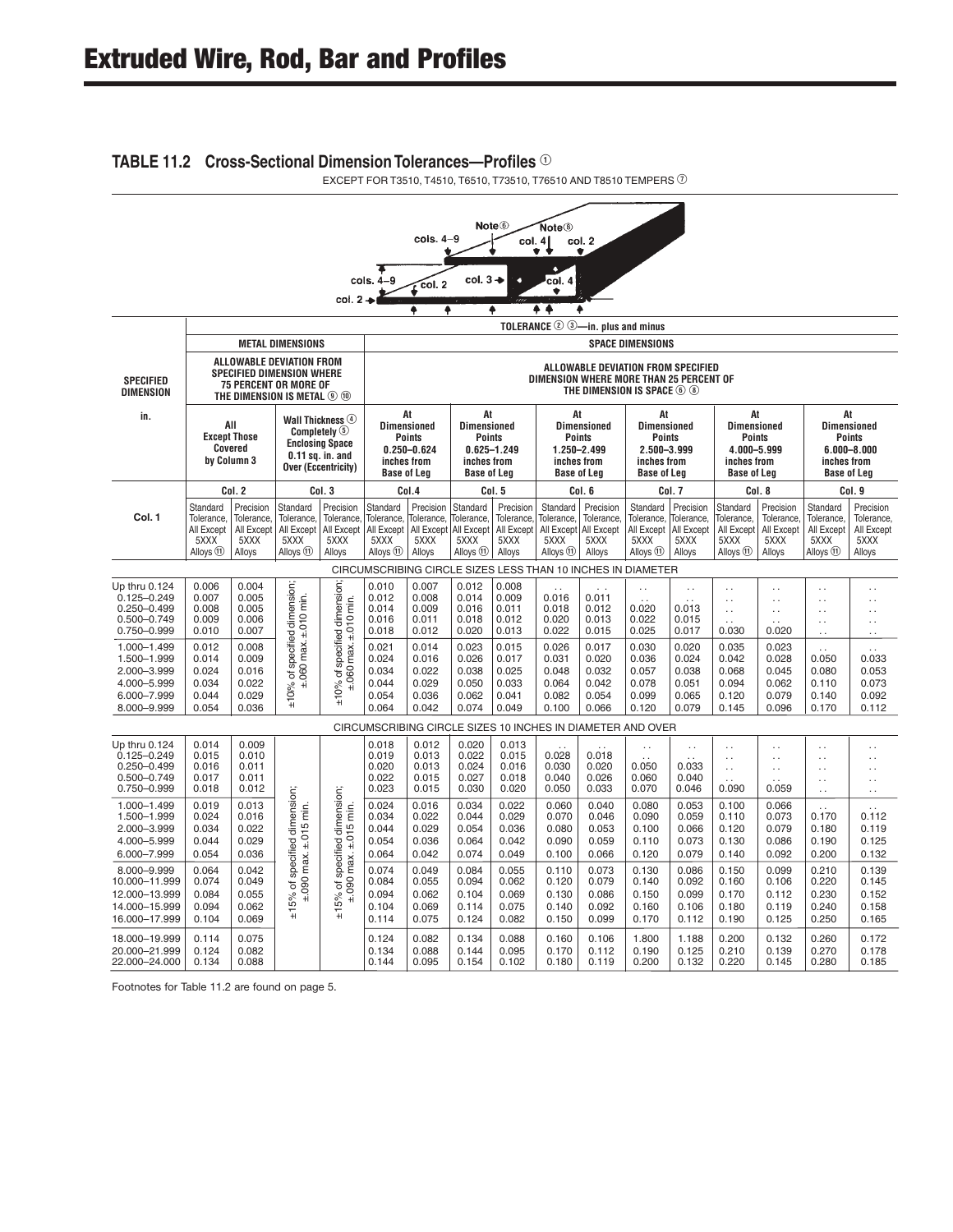**Examples Independently USE of Table 11.2**, pr Examples Illustrating Use of Table 11.2, preceding page:

#### **Closed-Space Dimensions**



All dimensions designated "Y" are classed as "metal dimensions," and tolerances are determined from column 2.

Dimensions designated "X" are classed as "space dimensions through an enclosed void," and the tolerances applicable are determined from column 4 unless 75 percent or more of the dimension is metal, in which case column 2 applies.

#### **Open-Space Dimensions**







Tolerances applicable to dimensions "X" are determined as follows:

1. Locate dimension "X" in column 1.

**,, p**

- 2. Determine which of columns 4–9 is applicable, dependent on distance "A."
- 3. Locate proper tolerance in column 4, 5, 6, 7, 8 or 9 in the same line as dimension "X."

Dimensions "Y" are "metal dimensions"; tolerances are determined from column 2. Distances "C" are shown merely to indicate incorrect values for determining which of columns 4–9 apply.



Tolerances applicable to dimensions "X" are determined as follows: 1. Locate distance "B" in column 1.

2. Determine which of columns 4–9 is applicable, dependent on

distance "A."

3. Locate proper tolerance in column 4, 5, 6, 7, 8 or 9 in the same line as value chosen in column 1.





Tolerances applicable to dimensions "X" are not determined from Table 11.2; tolerances are determined by standard tolerances applicable to angles "A."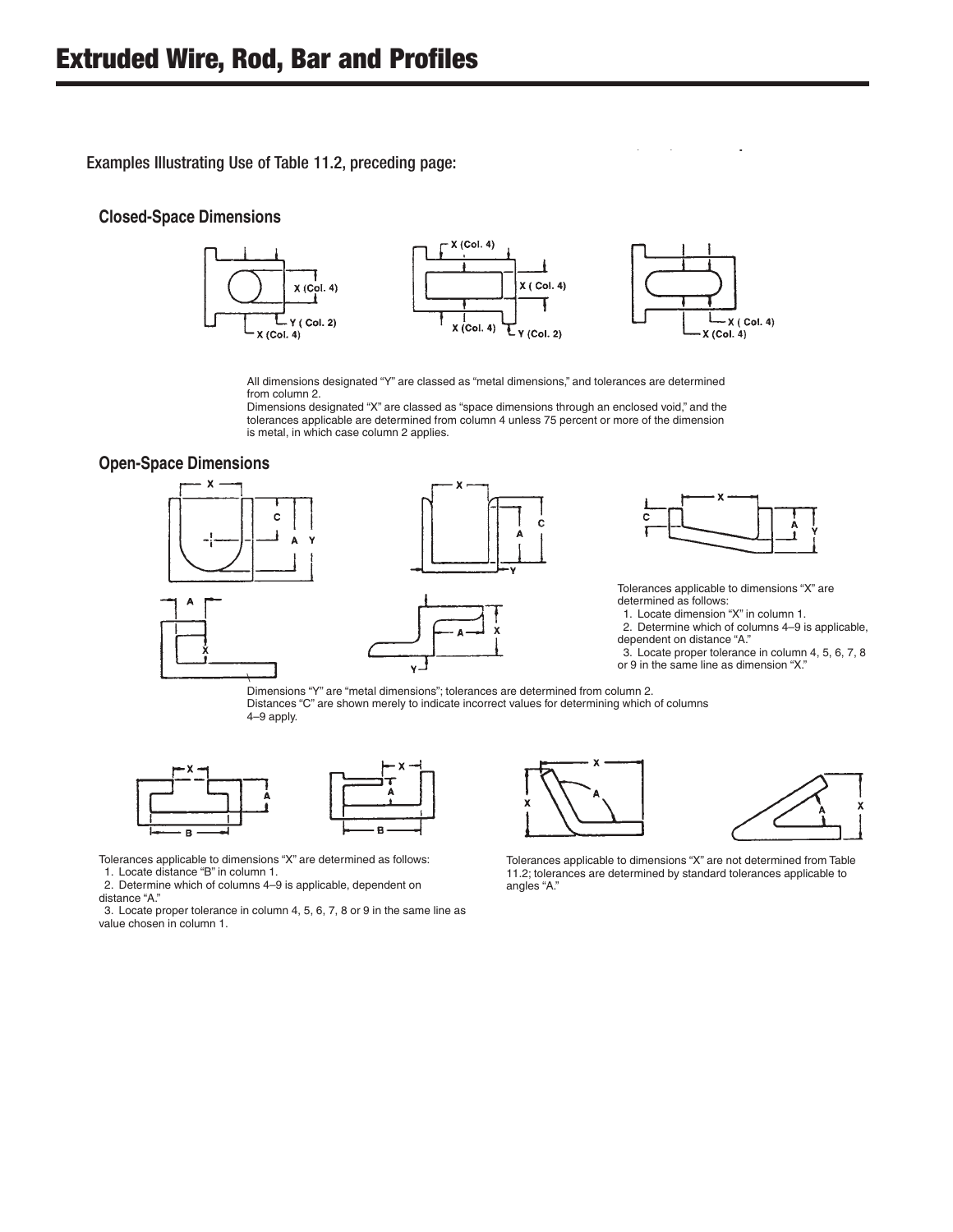*g* These Standard and Precision Tolerances are applicable to the average profile. The extrusion conditions required to produce the wide variety of alloy-temper and profile combinations require close review between customer and producer to determine critical characteristics and tolerance capability. Agressive profile characteristics may require wider than standard tolerance and closer than precision tolerance may be feasible for other characteristics.

W The tolerance applicable to a dimension composed of two or more component dimensions is the sum of the tolerances of the component dimensions if all of the component dimensions are indicated.

E When a dimension tolerance is specified other than as an equal bilateral tolerance, the value of the standard tolerance is that which applies to the mean of the maximum and minimum dimensions permissible under the tolerance for the dimension under consideration.

 $\overline{\Phi}$  Where dimensions specified are outside and inside, rather than wall thickness itself, the allowable deviation (eccentricity) given in Column 3 applies to mean wall thickness. (Mean wall thickness is the average of two wall thickness measurements taken at opposite sides of the void.)

**The case of Class 1 Hollow Profiles the standard wall thickness tolerance for** extruded round tube is applicable. (A Class 1 Hollow Profile is one whose void is round and one inch or more in diameter and whose weight is equally distributed on opposite sides of two or more equally spaced axes.)

 $\circled{6}$  At points less than 0.250 inch from base of leg the tolerances in Col. 2 are applicable.

 $\circled{1}$  Tolerances for extruded profiles in T3510, T4510, T6510, T73510,

T76510 and T8510 tempers shall be as agreed upon between purchaser and vendor at the time the contract or order is entered.

**1** The following tolerances apply where the space is completely enclosed

(hollow profiles); For the width (A), the balance is the value shown in Col. 4 for the depth dimension (D). For the depth (D), the tolerance is the value shown in Col. 4 for the width dimension (A). In no case is the tolerance for either width or



depth less than the metal dimensions (Col. 2) at the corners. Example—Alloy 6061 hollow profile having  $1 \times 3$  rectangular outside

dimensions; width tolerance is ±0.021 inch and depth tolerance ±.034 inch. (Tolerances at corners, Col. 2, metal dimensions, are  $\pm 0.024$  inch for the width and  $\pm 0.012$  inch for the depth.) Note that the Col. 4 tolerance of 0.021 inch must be adjusted to 0.024 inch so that it is not less than the Col. 2 tolerance.

p "X" and "Z" of the example (right), even when "Y" is 75 percent or more of "X." For the tolerance applicable to dimensions "X" and "Z," use Col. 4, 5, 6, 7, 8 or 9, dependent on distance "A."



3t or Greater





 $<sup>10</sup>$  The wall thickness tolerance for hollow</sup> or semihollow profiles shall be as agreed upon between purchaser and vendor at the time the contract or order is entered when the nominal thickness of one wall is three times or greater than that of the opposite wall.

 $\left( \mathrm{10} \right)$  For those 5xxx alloys with a magnesium content of greater than or equal to 4.0% nominal, tolerances are 150% of those values shown in the standard tolerance columns.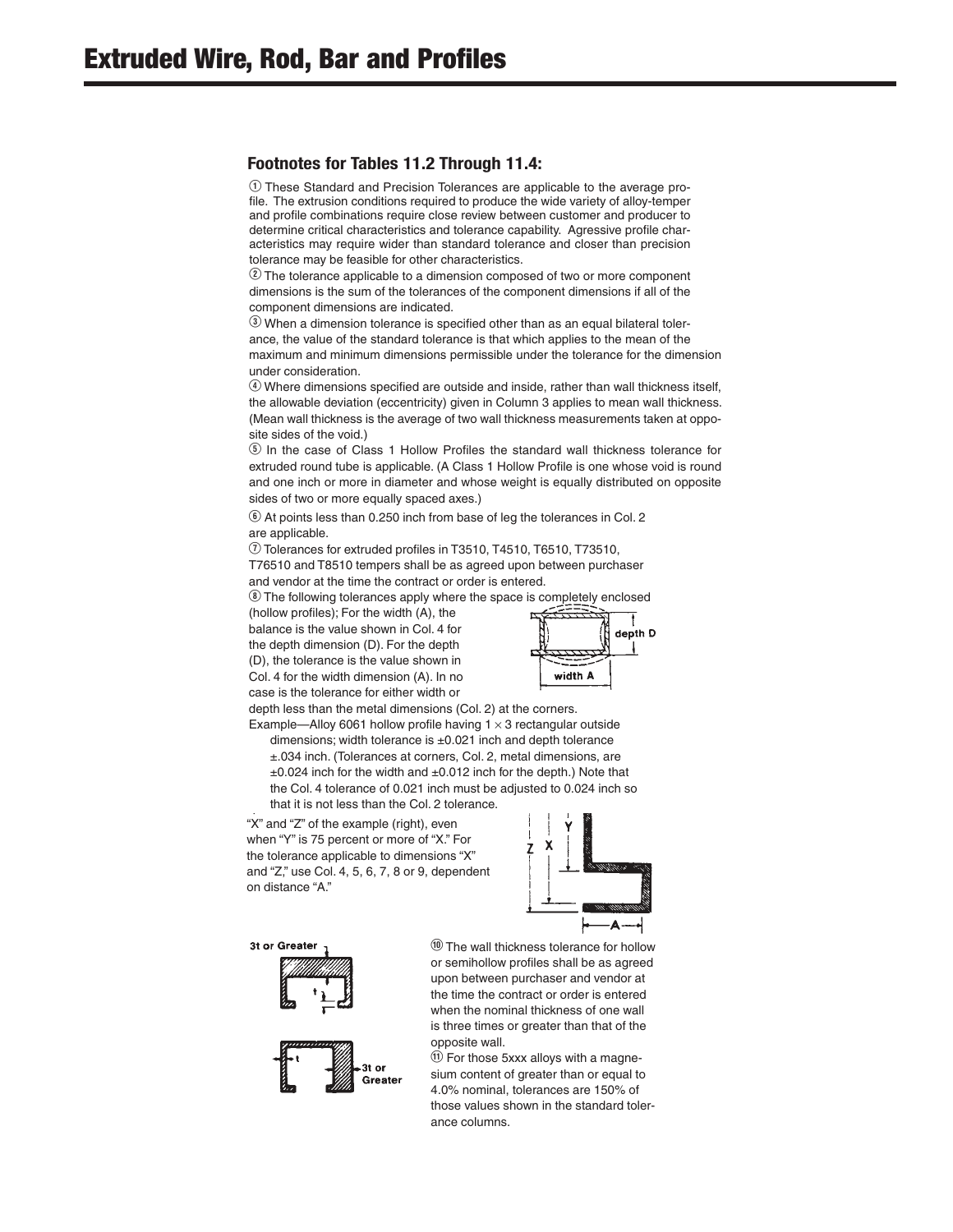|                                      | TOLERANCE 3-in. plus and minus                                        |                                                     |                                                                          |                                                      |                                                                  |                                                      |                                                                          |                                                             |  |  |
|--------------------------------------|-----------------------------------------------------------------------|-----------------------------------------------------|--------------------------------------------------------------------------|------------------------------------------------------|------------------------------------------------------------------|------------------------------------------------------|--------------------------------------------------------------------------|-------------------------------------------------------------|--|--|
|                                      | ALLOWABLE DEVIATION FROM SPECIFIED DIMENSION ACROSS FLATS OR DIAMETER |                                                     |                                                                          |                                                      |                                                                  |                                                      |                                                                          |                                                             |  |  |
| <b>SPECIFIED</b><br><b>DIMENSION</b> | <b>ROUND</b><br><b>WIRE AND ROD</b>                                   |                                                     | <b>SQUARE</b><br><b>WIRE AND BAR</b>                                     |                                                      | <b>HEXAGONAL</b><br><b>WIRE AND BAR</b>                          |                                                      | <b>OCTAGONAL</b><br><b>WIRE AND BAR</b>                                  |                                                             |  |  |
| in.                                  | <b>Standard</b><br>Tolerance, All<br>Except 5XXX<br>Alloys $(1)$      | Precsion<br>Tolerance, All<br>Except 5XXX<br>Alloys | <b>Standard</b><br>Tolerance, All<br>Except 5XXX<br>Alloys <sup>11</sup> | Precision<br>Tolerance, All<br>Except 5XXX<br>Alloys | <b>Standard</b><br>Tolerance, All<br>Except 5XXX<br>Alloys $(1)$ | Precision<br>Tolerance, All<br>Except 5XXX<br>Alloys | <b>Standard</b><br>Tolerance, All<br>Except 5XXX<br>Alloys <sup>11</sup> | Precision<br>Tolerance, All<br>Except 5XXX<br><b>Alloys</b> |  |  |
| Up thru 0.124                        | 0.006                                                                 | 0.004                                               | 0.006                                                                    | 0.004                                                | 0.006                                                            | 0.004                                                | 0.006                                                                    | 0.004                                                       |  |  |
| $0.125 - 0.249$                      | 0.007                                                                 | 0.005                                               | 0.007                                                                    | 0.005                                                | 0.007                                                            | 0.005                                                | 0.007                                                                    | 0.005                                                       |  |  |
| $0.250 - 0.499$                      | 0.008                                                                 | 0.005                                               | 0.008                                                                    | 0.005                                                | 0.008                                                            | 0.005                                                | 0.008                                                                    | 0.005                                                       |  |  |
| $0.500 - 0.749$                      | 0.009                                                                 | 0.006                                               | 0.009                                                                    | 0.006                                                | 0.009                                                            | 0.006                                                | 0.009                                                                    | 0.006                                                       |  |  |
| 0.750-0.999                          | 0.010                                                                 | 0.007                                               | 0.010                                                                    | 0.007                                                | 0.010                                                            | 0.007                                                | 0.010                                                                    | 0.007                                                       |  |  |
| 1.000-1.499                          | 0.012                                                                 | 0.008                                               | 0.012                                                                    | 0.008                                                | 0.012                                                            | 0.008                                                | 0.012                                                                    | 0.008                                                       |  |  |
| 1.500-1.999                          | 0.014                                                                 | 0.009                                               | 0.014                                                                    | 0.009                                                | 0.014                                                            | 0.009                                                | 0.014                                                                    | 0.009                                                       |  |  |
| 2.000-3.999                          | 0.024                                                                 | 0.016                                               | 0.024                                                                    | 0.016                                                | 0.024                                                            | 0.016                                                | 0.024                                                                    | 0.016                                                       |  |  |
| 4.000-5.999                          | 0.034                                                                 | 0.022                                               | 0.034                                                                    | 0.022                                                | 0.034                                                            | 0.022                                                | 0.034                                                                    | 0.022                                                       |  |  |
| 6.000-7.070                          | 0.044                                                                 | 0.029                                               | 0.044                                                                    | 0.029                                                | 0.044                                                            | 0.029                                                | 0.044                                                                    | 0.029                                                       |  |  |
| 7.071-7.999                          | 0.044                                                                 | 0.029                                               | 0.054                                                                    | 0.036                                                | 0.044                                                            | 0.029                                                | 0.044                                                                    | 0.029                                                       |  |  |
| 8.000-8.659                          | 0.054                                                                 | 0.036                                               | 0.064                                                                    | 0.042                                                | 0.054                                                            | 0.036                                                | 0.054                                                                    | 0.036                                                       |  |  |
| 8.660-8.999                          | 0.054                                                                 | 0.036                                               | 0.064                                                                    | 0.042                                                | 0.064                                                            | 0.042                                                | 0.054                                                                    | 0.036                                                       |  |  |
| $9.000 - 9.238$                      | 0.054                                                                 | 0.036                                               | 0.064                                                                    | 0.042                                                | 0.064                                                            | 0.042                                                | 0.054                                                                    | 0.036                                                       |  |  |
| 9.239-9.999                          | 0.054                                                                 | 0.036                                               | 0.064                                                                    | 0.042                                                | 0.064                                                            | 0.042                                                | 0.064                                                                    | 0.042                                                       |  |  |
| 10.000-11.999                        | 0.074                                                                 | 0.049                                               | 0.074                                                                    | 0.049                                                | 0.074                                                            | 0.049                                                | 0.074                                                                    | 0.049                                                       |  |  |
| 12.000-13.999                        | 0.084                                                                 | 0.055                                               | 0.084                                                                    | 0.055                                                | 0.084                                                            | 0.055                                                | 0.084                                                                    | 0.055                                                       |  |  |
| 14.000-15.999                        | 0.094                                                                 | 0.062                                               | 0.094                                                                    | 0.062                                                | 0.094                                                            | 0.062                                                | 0.094                                                                    | 0.062                                                       |  |  |

#### **TABLE 11.3 Diameter or Distance Across Flats—Round Wire and Rod - Square, Hexagonal**  and Octagonal Wire and Bar<sup>①</sup>

Note: Shaded tolerances denote products with a circumscribing circle size of 10 inches in diameter and over.

FFor numbered footnotes, see preceding page 5.

### **TABLE 11.4 Thickness or Width (Distance Across Flats)— Rectangular Wire and Bar**<sup>Q</sup>

|                                              | TOLERANCE-in. plus and minus                                                        |                                                                     |                                                                          |                                                                     |  |  |  |  |  |
|----------------------------------------------|-------------------------------------------------------------------------------------|---------------------------------------------------------------------|--------------------------------------------------------------------------|---------------------------------------------------------------------|--|--|--|--|--|
|                                              | <b>ALLOWABLE DEVIATION FROM SPECIFIED</b><br><b>WIDTH OR THICKNESS ACROSS FLATS</b> |                                                                     |                                                                          |                                                                     |  |  |  |  |  |
| <b>SPECIFIED</b><br><b>DEIMENSION</b><br>IN. | <b>Standard</b><br><b>Tolerance, All</b><br>Except, 5XXX<br>Alloys 1                | Precision<br><b>Tolerance, All</b><br>Except, 5XXX<br><b>Alloys</b> | <b>Standard</b><br><b>Tolerance, All</b><br>Except, 5XXX<br>Alloys $(1)$ | Precision<br><b>Tolerance, All</b><br>Except, 5XXX<br><b>Alloys</b> |  |  |  |  |  |
| Up thru 0.124                                | 0.006                                                                               | 0.004                                                               | 0.014                                                                    | 0.009                                                               |  |  |  |  |  |
| $0.125 - 0.249$                              | 0.007                                                                               | 0.005                                                               | 0.015                                                                    | 0.010                                                               |  |  |  |  |  |
| $0.250 - 0.499$                              | 0.008                                                                               | 0.005                                                               | 0.016                                                                    | 0.011                                                               |  |  |  |  |  |
| $0.500 - 0.749$                              | 0.009                                                                               | 0.006                                                               | 0.017                                                                    | 0.011                                                               |  |  |  |  |  |
| 0.750-0.999                                  | 0.010                                                                               | 0.007                                                               | 0.018                                                                    | 0.012                                                               |  |  |  |  |  |
| 1.000-1.499                                  | 0.012                                                                               | 0.008                                                               | 0.019                                                                    | 0.013                                                               |  |  |  |  |  |
| 1.500-1.999                                  | 0.014                                                                               | 0.009                                                               | 0.024                                                                    | 0.016                                                               |  |  |  |  |  |
| 2.000-3.999                                  | 0.024                                                                               | 0.016                                                               | 0.034                                                                    | 0.022                                                               |  |  |  |  |  |
| 4.000-5.999                                  | 0.034                                                                               | 0.022                                                               | 0.044                                                                    | 0.029                                                               |  |  |  |  |  |
| 6.000-7.999                                  | 0.044                                                                               | 0.029                                                               | 0.054                                                                    | 0.036                                                               |  |  |  |  |  |
| 8.000-9.999                                  | 0.054                                                                               | 0.036                                                               | 0.064                                                                    | 0.042                                                               |  |  |  |  |  |
| 10.000-11.999                                | . .                                                                                 | . .                                                                 | 0.074                                                                    | 0.049                                                               |  |  |  |  |  |
| 12.000-13.999                                | . .                                                                                 | . .                                                                 | 0.084                                                                    | 0.055                                                               |  |  |  |  |  |
| 14.000-15.999                                | . .                                                                                 | . .                                                                 | 0.094                                                                    | 0.062                                                               |  |  |  |  |  |
| 16.000-17.999                                | . .                                                                                 | . .                                                                 | 0.104                                                                    | 0.069                                                               |  |  |  |  |  |
| 18.000-19.999                                | . .                                                                                 |                                                                     | 0.114                                                                    | 0.075                                                               |  |  |  |  |  |
| 20.000-21.999                                | . .                                                                                 | . .                                                                 | 0.124                                                                    | 0.082                                                               |  |  |  |  |  |
| 22.000-24.000                                | . .                                                                                 | . .                                                                 | 0.134                                                                    | 0.088                                                               |  |  |  |  |  |

Note: Shaded tolerances denote products with a circumscribing circle size of 10 inches in diameter and over.

For numbered footnotes, see preceding page 5.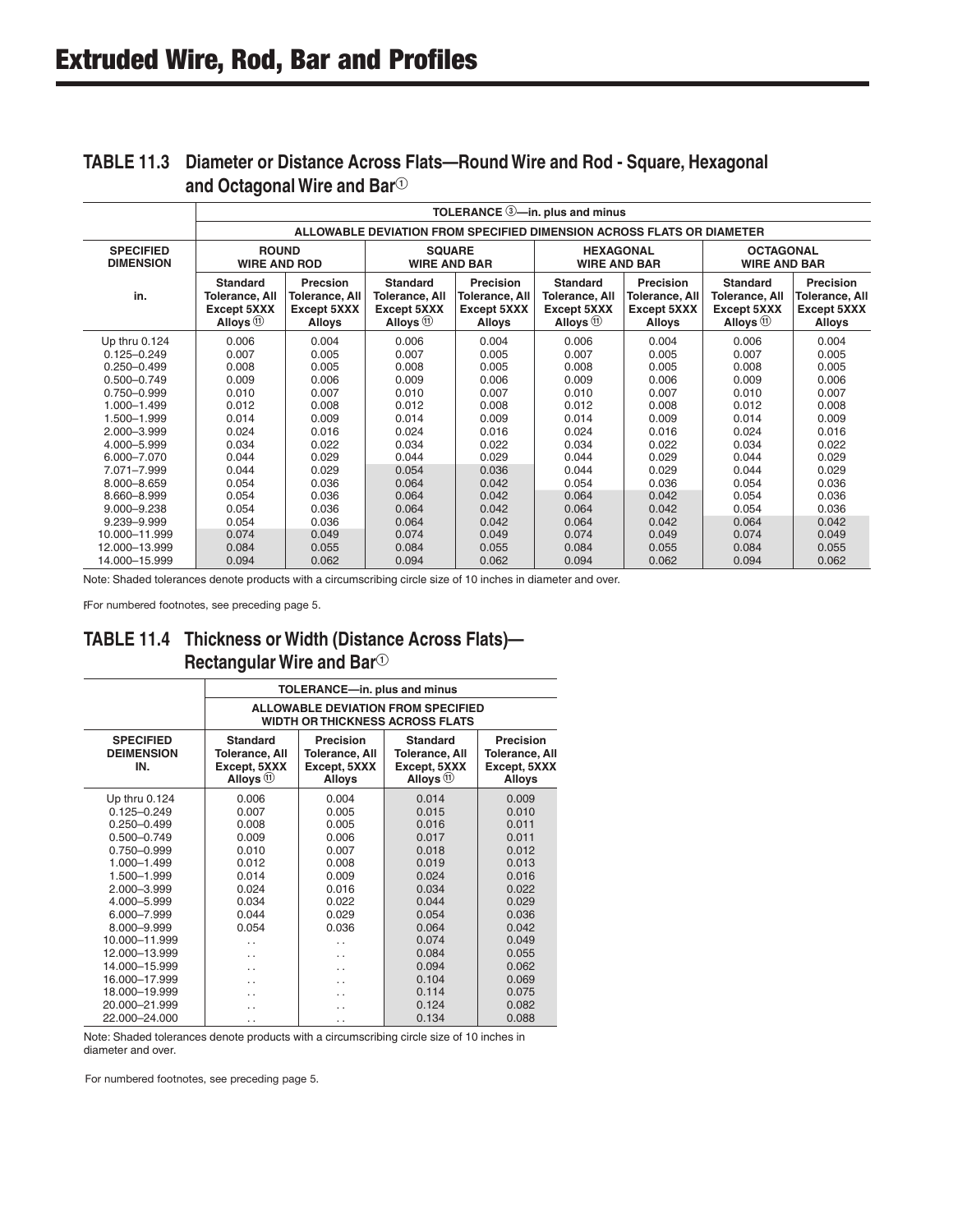## **TABLE 11.5 Length<sup>①</sup>—Wire, Rod, Bar and Profiles**

|                                                        | TOLERANCE-in. plus<br>ALLOWABLE DEVIATION FROM SPECIFIED LENGTH |                                        |                                                  |            |  |  |  |  |  |
|--------------------------------------------------------|-----------------------------------------------------------------|----------------------------------------|--------------------------------------------------|------------|--|--|--|--|--|
| <b>SPECIFIED DIAMETER (WIRE AND ROD):</b>              |                                                                 |                                        |                                                  |            |  |  |  |  |  |
| <b>SPECIFIED WIDTH (BAR):</b><br><b>CIRCUMSCRIBING</b> |                                                                 | <b>SPECIFIED LENGTH-ft.</b>            |                                                  |            |  |  |  |  |  |
| CIRCLE DIAMETER $@:$<br>(PROFILES)<br>in.              | Up<br>thru<br>12                                                | Over<br>12<br>thru<br>30               | Over<br>30<br>thru<br>50                         | Over<br>50 |  |  |  |  |  |
| Up thru 2.999<br>3.000-7.999<br>8,000 and over         | 1∕8<br>$\frac{3}{16}$<br>1⁄4                                    | 1⁄4<br>$\frac{5}{16}$<br>$\frac{3}{8}$ | $\frac{3}{8}$<br>$\frac{7}{16}$<br>$\frac{1}{2}$ |            |  |  |  |  |  |

## TABLE 11.6 Straightness<sup>10</sup>-Rod, Bar and Profiles

|                            |                                                  |                                                                                                                                                |                                                                                                                   | TOLERANCE 3-in.                                                                                      |  |  |  |  |
|----------------------------|--------------------------------------------------|------------------------------------------------------------------------------------------------------------------------------------------------|-------------------------------------------------------------------------------------------------------------------|------------------------------------------------------------------------------------------------------|--|--|--|--|
| <b>PRODUCT</b>             | <b>TEMPER</b>                                    | <b>SPECIFIED DIAMETER</b><br>(ROD):<br><b>SPECIFIED WIDTH</b><br>$(BAR)$ :<br><b>CIRCUMSCRIBING</b><br><b>CIRCLE DIAMETER 4:</b><br>(PROFILES) | <b>SPECIFIED</b><br><b>THICKNESS</b><br>(RECTANGLES):<br><b>MINIMUM</b><br><b>THICKNESS:</b><br>(PROFILES)<br>in. | ALLOWABLE DEVIATION (D) FROM STRAIGHT <sup>(9)</sup>                                                 |  |  |  |  |
|                            |                                                  | in.                                                                                                                                            |                                                                                                                   | IN TOTAL LENGTH OR IN ANY<br><b>MEASURED</b><br><b>SEGMENT OF ONE FT.</b><br>OR MORE OF TOTAL LENGTH |  |  |  |  |
| Rod and Square,            | All except O<br>TX510(2)<br>TX511 <sup>(2)</sup> | All                                                                                                                                            | $\ddot{\phantom{0}}$                                                                                              | .0125 $\times$ Measured length, ft.                                                                  |  |  |  |  |
| Hexagonal<br>and Octagonal | $\circ$                                          | $0.500$ and over                                                                                                                               |                                                                                                                   | .050 $\times$ Measured length, ft.                                                                   |  |  |  |  |
| Bar                        | TX510 <sup>(2)</sup>                             | 0.500 and over                                                                                                                                 | $\cdot$ .                                                                                                         | $.050 \times$ Measured length, ft.                                                                   |  |  |  |  |
|                            | TX511 <sup>(2)</sup>                             | $0.500$ and over                                                                                                                               | $\ddotsc$                                                                                                         | .0125 $\times$ Measured length, ft.                                                                  |  |  |  |  |
|                            | All except O<br>TX510 <sup>(2)</sup>             | Up thru 1.499                                                                                                                                  | Up thru 0.094 $\circled{1}$<br>$0.095$ and over                                                                   | $.050 \times$ Measured length, ft.<br>.0125 $\times$ Measured length, ft.                            |  |  |  |  |
| Rectangular                | TX511 <sup>(2)</sup>                             | 1.500 and over                                                                                                                                 | All                                                                                                               | .0125 $\times$ Measured length, ft.                                                                  |  |  |  |  |
| Bar                        | $\circ$                                          | Over 0.500                                                                                                                                     | $0.500$ and over                                                                                                  | $.050 \times$ Measured length, ft.                                                                   |  |  |  |  |
|                            | TX510 <sup>(2)</sup>                             | Over 0.500                                                                                                                                     | $0.500$ and over                                                                                                  | $.050 \times$ Measured length, ft.                                                                   |  |  |  |  |
|                            | TX511 <sup>(2)</sup>                             | Over 0.500                                                                                                                                     | 0.500 and over                                                                                                    | .0125 $\times$ Measured length, ft.                                                                  |  |  |  |  |
| Profiles                   | All except O<br>TX510 2 5                        | Up thru 1.499                                                                                                                                  | Up thru 0.094 $\circled{1}$<br>$0.095$ and over                                                                   | $.050 \times$ Measured length, ft.<br>.0125 $\times$ Measured length, ft.                            |  |  |  |  |
|                            | TX511 <sup>(2)</sup>                             | $1.500$ and over                                                                                                                               | All                                                                                                               | .0125 $\times$ Measured length, ft.                                                                  |  |  |  |  |
|                            | $\circ$                                          | $0.500$ and over                                                                                                                               | Up thru 0.094 7<br>$0.095$ and over                                                                               | .200 $\times$ Measured length, ft.<br>$.050 \times$ Measured length, ft.                             |  |  |  |  |
|                            | TX511(2)                                         | $0.500$ and over                                                                                                                               | Up thru 0.094 $\circled{1}$<br>0.095 and over                                                                     | $.050 \times$ Measured length, ft.<br>$.0125 \times$ Measured length, ft.                            |  |  |  |  |

For numbered footnotes, see page 9.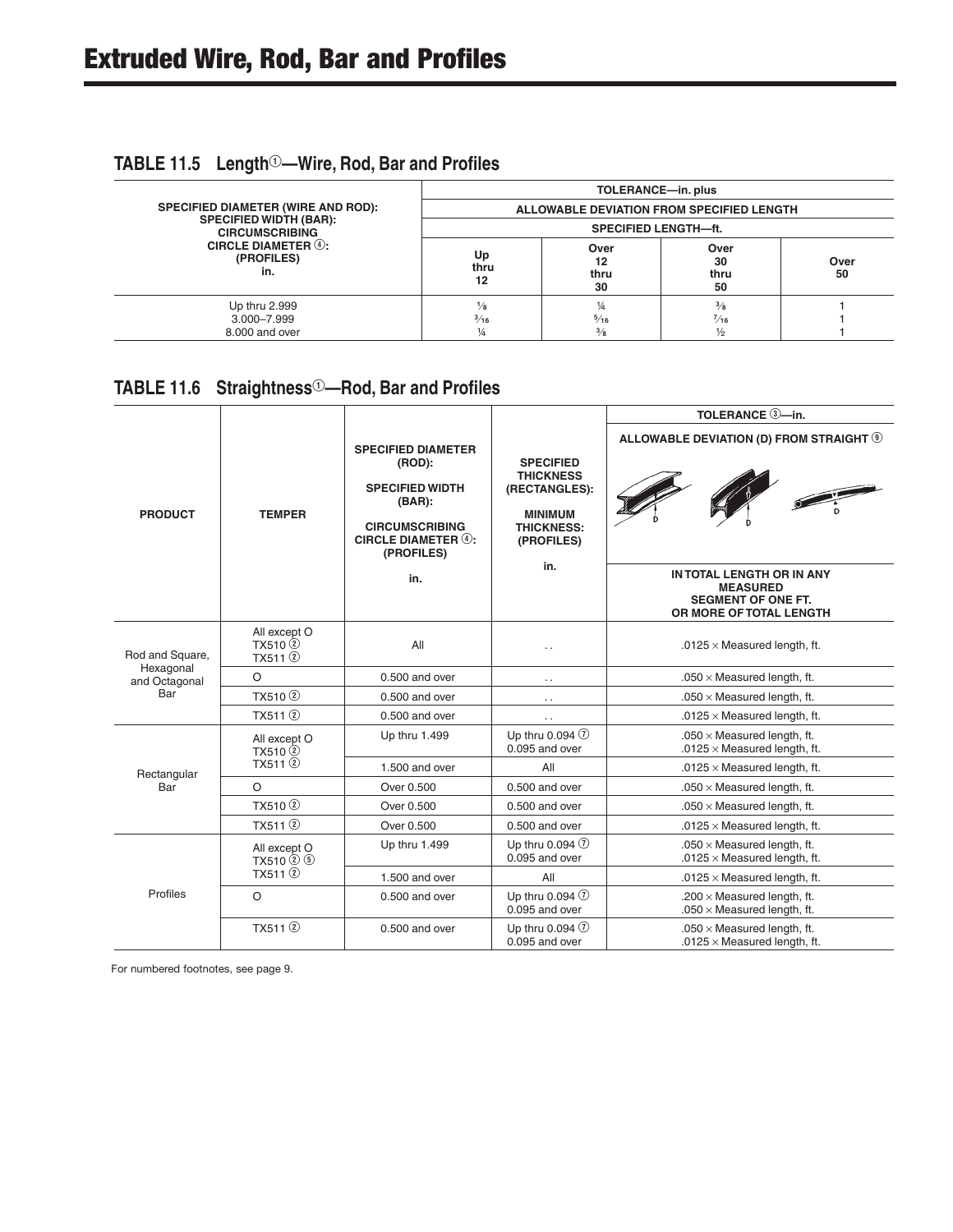|  | <b>TABLE 11.7</b> Twist $\mathbb{0}$ $\circ$ --Bar and Profiles |
|--|-----------------------------------------------------------------|
|--|-----------------------------------------------------------------|

|                |                                                              |                                                                                                              |                                                                                                            | <b>TOLERANCE 3-Degrees</b>                                                                                                                               |                                                     |
|----------------|--------------------------------------------------------------|--------------------------------------------------------------------------------------------------------------|------------------------------------------------------------------------------------------------------------|----------------------------------------------------------------------------------------------------------------------------------------------------------|-----------------------------------------------------|
| <b>PRODUCT</b> | <b>TEMPER</b>                                                | <b>SPECIFIED</b><br><b>WIDTH</b><br>(BAR):<br><b>CIRCUMSCRIBING</b><br>CIRCLE DIAMETER $(4)$ :<br>(PROFILES) | <b>SPECIFIED</b><br><b>THICKNESS</b><br>(RECTANGLES):<br><b>MINIMUM</b><br><b>THICKNESS:</b><br>(PROFILES) | <b>ALLOWABLE DEVIATION FROM STRAIGHT</b>                                                                                                                 |                                                     |
|                |                                                              | in.                                                                                                          | in.                                                                                                        | IN TOTAL LENGTH OR IN<br><b>ANY MEASURED SEGMENT</b><br>OF ONE FT. OR MORE<br><b>OF TOTAL LENGTH</b>                                                     | <b>MAXIMUM</b><br><b>FOR TOTAL</b><br><b>LENGTH</b> |
|                | All except O<br>TX510 <sup>(2)</sup><br>TX511 <sup>(2)</sup> | Up thru 1.499<br>1.500-2.999<br>3.000 and over                                                               | All<br>All<br>All                                                                                          | $1 \times$ Measured length, ft.<br>$1/2 \times$ Measured length, ft.<br>$\frac{1}{4}$ × Measured length, ft.                                             | 7<br>5<br>3                                         |
| Bar            | $\circ$                                                      | $0.500 - 1.499$<br>1.500-2.999<br>3.000 and over                                                             | 0.500 and over<br>0.500 and over<br>$0.500$ and over                                                       | $3 \times$ Measured length, ft.<br>$1\frac{1}{2}$ × Measured length, ft.<br>$\frac{3}{4}$ × Measured length, ft.                                         | 21<br>15<br>9                                       |
|                | TX510 <sup>2</sup>                                           | $0.500 - 2.999$<br>3.000 and over                                                                            | 0.500 and over<br>0.500 and over                                                                           | $1\frac{1}{2} \times$ Measured length, ft.<br>$1/2 \times$ Measured length, ft.                                                                          | $\overline{7}$<br>5                                 |
|                | TX511 <sup>(2)</sup>                                         | $0.500 - 1.499$<br>1.500-2.999<br>3.000 and over                                                             | 0.500 and over<br>0.500 and over<br>0.500 and over                                                         | $1 \times$ Measured length, ft.<br>$1/2 \times$ Measured length, ft.<br>$1/4 \times$ Measured length, ft.                                                | $\overline{7}$<br>5<br>3                            |
|                | All except O<br>$TX510(2)$ (5)<br>TX511(2)                   | Up thru 1.499<br>1.500-2.999<br>3.000 and over                                                               | All<br>All<br>All                                                                                          | $1 \times$ Measured length, ft.<br>$1/2 \times$ Measured length, ft.<br>$1/4 \times$ Measured length, ft.                                                | $\overline{7}$<br>5<br>3                            |
| Profiles       | $\circ$                                                      | 0.500 and over<br>$0.500 - 1.499$<br>1.500-2.999<br>3.000 and over                                           | Up thru 0.094 $\circled{1}$<br>$0.095$ and over<br>0.095 and over<br>0.095 and over                        | $3 \times$ Measured length, ft.<br>$3 \times$ Measured length, ft.<br>$1\frac{1}{2} \times$ Measured length, ft.<br>$\frac{3}{4}$ × Measured length, ft. | 21<br>21<br>15<br>9                                 |
|                | TX511 <sup>(2)</sup>                                         | 0.500 and over<br>$0.500 - 1.499$<br>1.500-2.999<br>3.000 and over                                           | Up thru 0.094 $\circled{1}$<br>$0.095$ and over<br>0.095 and over<br>0.095 and over                        | $1 \times$ Measured length, ft.<br>$1 \times$ Measured length, ft.<br>$1/2 \times$ Measured length, ft.<br>$\frac{1}{4}$ × Measured length, ft.          | $\overline{7}$<br>$\overline{7}$<br>5<br>3          |

#### TABLE 11.8 Flatness (Flat Surfaces)<sup>①</sup>—Bar, Solid Profiles and Semihollow Profiles

EXCEPT FOR PROFILES IN O ®, T3510, T4510, T6510, T73510, T76510 and T8510 TEMPERS <sup>®</sup>

| D                                                                  |                   |                      |                      |                           |                        |                                                            | Maximum Allowable Deviation D = TOLERANCE (in.) | <b>WIDER SURFACES</b>         |                               | SURFACES WIDTHS UP THRU 1 INCH OR ANY 1 INCH INCREMENT OF |                            |
|--------------------------------------------------------------------|-------------------|----------------------|----------------------|---------------------------|------------------------|------------------------------------------------------------|-------------------------------------------------|-------------------------------|-------------------------------|-----------------------------------------------------------|----------------------------|
|                                                                    |                   |                      |                      | <b>WIDTHS OVER 1 INCH</b> |                        | Maximum Allowable Deviation $D = TOLERANCE \times W$ (in.) |                                                 |                               |                               |                                                           |                            |
|                                                                    |                   |                      |                      |                           |                        | <b>SURFACE WIDTH-in.</b>                                   |                                                 |                               |                               |                                                           |                            |
| <b>MINIMUM THICKNESS</b><br>OF METAL FORMING<br>THE SURFACE<br>in. | UP<br>TO<br>5.999 | 6.000<br>TO<br>7.999 | 8.000<br>TO<br>9.999 | 10.000<br>TO<br>11.999    | 12.000<br>TO<br>13.999 | 14.000<br>TO<br>15.999                                     | 16.000<br><b>TO</b><br>17.999                   | 18.000<br><b>TO</b><br>19.999 | 20,000<br><b>TO</b><br>21.999 | 22.000<br><b>TO</b><br>23.999                             | 24.000<br><b>AND</b><br>UP |
|                                                                    |                   |                      |                      |                           | <b>TOLERANCE</b>       |                                                            |                                                 |                               |                               |                                                           |                            |
| Up thru 0.124                                                      | .004              | .006                 | .010                 | .014                      | $\ddotsc$              | $\ddotsc$                                                  | $\ddotsc$                                       | $\cdot$ .                     | $\cdot$ .                     | $\cdot$ .                                                 | $\ddotsc$                  |
| $0.125 - 0.187$                                                    | .004              | .006                 | .008                 | .012                      | .014                   | .014                                                       | .014                                            | $\ddotsc$                     | $\ddotsc$                     | $\ddotsc$                                                 | $\ddotsc$                  |
| $0.188 - 0.249$                                                    | .004              | .006                 | .008                 | .010                      | .012                   | .012                                                       | .012                                            | .014                          | .014                          | $\sim$ $\sim$                                             | $\cdot$ .                  |
| $0.250 - 0.374$                                                    | .004              | .006                 | .006                 | .008                      | .010                   | .010                                                       | .012                                            | .012                          | .012                          | .014                                                      | . .                        |
| $0.375 - 0.499$                                                    | .004              | .004                 | .006                 | .008                      | .008                   | .008                                                       | .010                                            | .010                          | .010                          | .012                                                      | .014                       |
| $0.500 - 0.749$                                                    | .004              | .004                 | .006                 | .006                      | .008                   | .008                                                       | .008                                            | .008                          | .010                          | .010                                                      | .012                       |
| $0.750 - 0.999$                                                    | .004              | .004                 | .006                 | .006                      | .008                   | .008                                                       | .008                                            | .008                          | .008                          | .008                                                      | .010                       |
| $1.000 - 1.499$                                                    | .004              | .004                 | .004                 | .006                      | .006                   | .008                                                       | .008                                            | .008                          | .008                          | .008                                                      | .008                       |
| 1.500-1.999                                                        | .004              | .004                 | .004                 | .004                      | .006                   | .006                                                       | .006                                            | .008                          | .008                          | .008                                                      | .008                       |
| $2.000$ and up                                                     | .004              | .004                 | .004                 | .004                      | .004                   | .006                                                       | .006                                            | .006                          | .008                          | .008                                                      | .008                       |

For numbered footnotes, see page 9.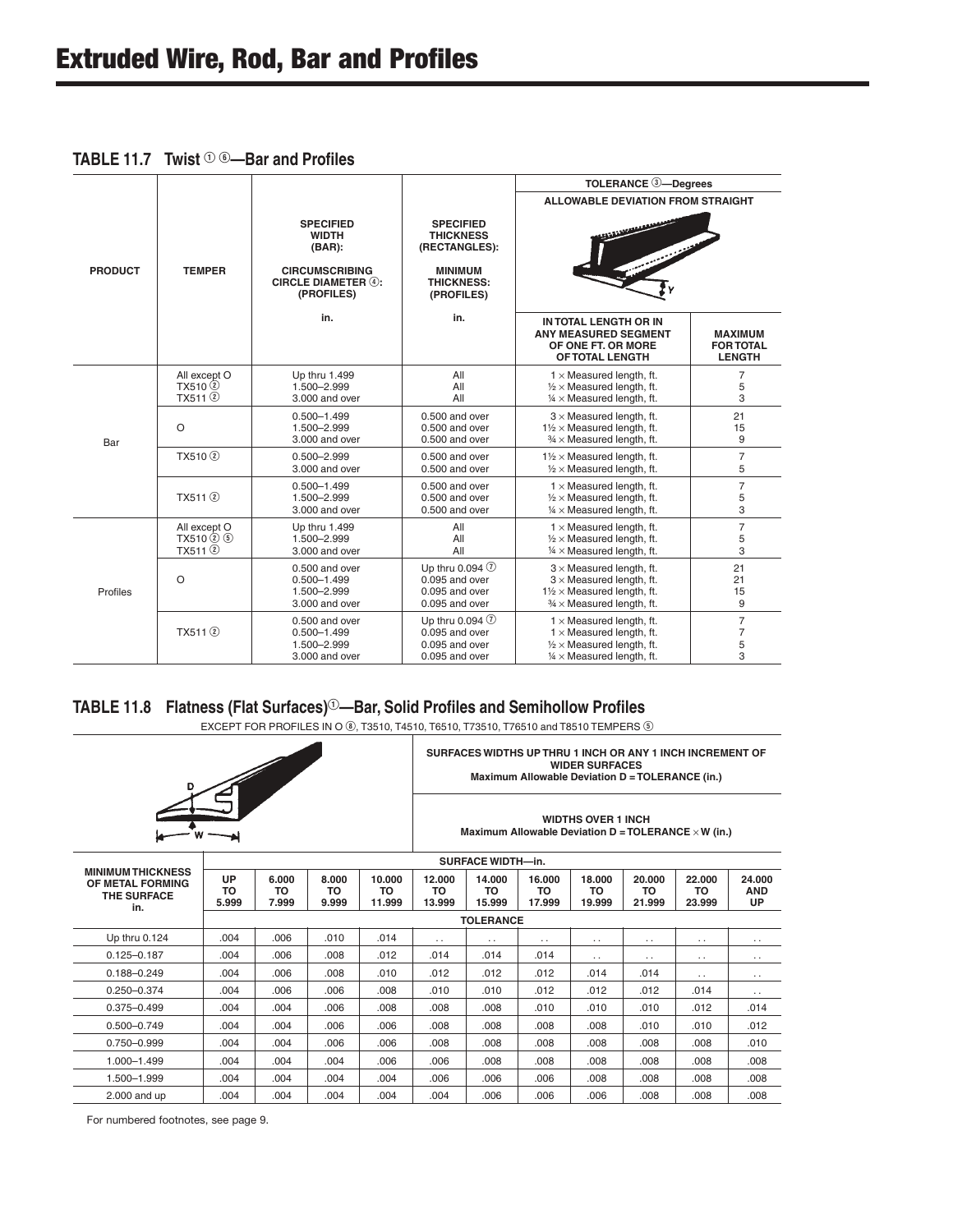|                                                                           | SURFACES WIDTHS UP THRU 1 INCH OR ANY 1 INCH INCREMENT OF WIDER SURFACES |                           |                      |                        |                                                            |                        |                        |                        |                        |                        |                            |  |  |  |
|---------------------------------------------------------------------------|--------------------------------------------------------------------------|---------------------------|----------------------|------------------------|------------------------------------------------------------|------------------------|------------------------|------------------------|------------------------|------------------------|----------------------------|--|--|--|
|                                                                           | Maximum Allowable Deviation D = TOLERANCE (in.)                          |                           |                      |                        |                                                            |                        |                        |                        |                        |                        |                            |  |  |  |
|                                                                           |                                                                          | <b>WIDTHS OVER 1 INCH</b> |                      |                        |                                                            |                        |                        |                        |                        |                        |                            |  |  |  |
|                                                                           |                                                                          |                           |                      |                        | Maximum Allowable Deviation $D = TOLERANCE \times W$ (in.) |                        |                        |                        |                        |                        |                            |  |  |  |
|                                                                           |                                                                          | <b>SURFACE WIDTH-in.</b>  |                      |                        |                                                            |                        |                        |                        |                        |                        |                            |  |  |  |
| <b>MINIMUM THICKNESS</b><br>OF METAL FORMING<br><b>THE SURFACE</b><br>in. | <b>UP</b><br>то<br>5.999                                                 | 6.000<br>ТΟ<br>7.999      | 8.000<br>TO<br>9.999 | 10.000<br>то<br>11.999 | 12.000<br>TO<br>13.999                                     | 14.000<br>то<br>15.999 | 16.000<br>TO<br>17.999 | 18.000<br>то<br>19.999 | 20,000<br>то<br>21.999 | 22,000<br>то<br>23.999 | 24.000<br><b>AND</b><br>UP |  |  |  |
|                                                                           |                                                                          | <b>TOLERANCE</b>          |                      |                        |                                                            |                        |                        |                        |                        |                        |                            |  |  |  |
| Up thru 0.124                                                             | .006                                                                     | 800.                      | .012                 | .016                   | $\ddotsc$                                                  | $\ddotsc$              | $\ddotsc$              | $\ddotsc$              | . .                    | . .                    | $\cdot$ .                  |  |  |  |
| $0.125 - 0.187$                                                           | .006                                                                     | .008                      | .010                 | .014                   | .016                                                       | $\ddotsc$              | $\ddotsc$              | $\cdot$ .              | $\ddotsc$              | $\ddotsc$              | $\cdot$ .                  |  |  |  |
| $0.188 - 0.249$                                                           | .004                                                                     | .006                      | .010                 | .012                   | .014                                                       | .014                   | .014                   | .016                   | $\ddotsc$              | $\ddotsc$              | . .                        |  |  |  |
| 0.250-0.374                                                               | .004                                                                     | .006                      | 800.                 | .010                   | .012                                                       | .012                   | .012                   | .014                   | .014                   | .016                   | $\ddotsc$                  |  |  |  |
| $0.375 - 0.499$                                                           | .004                                                                     | .006                      | .008                 | .010                   | .010                                                       | .010                   | .012                   | .012                   | .012                   | .014                   | .016                       |  |  |  |
| $0.500 - 0.749$                                                           | .004                                                                     | .004                      | .006                 | .008                   | .008                                                       | .008                   | .010                   | .010                   | .012                   | .012                   | .014                       |  |  |  |
| 0.750-0.999                                                               | .004                                                                     | .004                      | .006                 | .006                   | .008                                                       | .008                   | .008                   | .008                   | .010                   | .010                   | .012                       |  |  |  |
| $1.000$ and up                                                            | .004                                                                     | .004                      | .004                 | .006                   | .006                                                       | .008                   | .008                   | .008                   | .008                   | .008                   | .008                       |  |  |  |

#### **TABLE 11.9 Flatness (Flat Surfaces)** <sup>1</sup>-Hollow Profiles (EXCEPT FOR PROFILES IN 0 ®, T3510, T4510, T6510, T73510, TASD, T73510, TASD, T73510, TRIPERS ®)

#### **TABLE 11.10 Surface Roughness <sup>① ③</sup>—Extruded Wire, Rod, Bar and Profiles**

| <b>SPECIFIED SECTION THICKNESS</b><br>in. | <b>ALLOWABLE DEPTH</b><br>OF CONDITIONS <sup>2</sup><br>in. max. |
|-------------------------------------------|------------------------------------------------------------------|
| Up thru 0.063                             | 0.0015                                                           |
| $0.064 - 0.125$                           | 0.002                                                            |
| $0.126 - 0.188$                           | 0.0025                                                           |
| $0.189 - 0.250$                           | 0.003                                                            |
| $0.251 - 0.500$                           | 0.004                                                            |
| $0.501$ - and over                        | 0.008                                                            |

For numbered footnotes, see page 10.

#### **TABLE 11.11 Contour (Curved Surfaces)**  $\circledcirc$ <sup>2</sup> **Extruded Profiles**

| Temper                 |                                                                                                                                                                              |
|------------------------|------------------------------------------------------------------------------------------------------------------------------------------------------------------------------|
| All except<br>TX510(4) | Allowable deviation from specified contour: 0.005 inch<br>per inch of chord length; 0.005 inch minimum. Not<br>applicable to contours with chord length 6 inch and over.     |
| ∩                      | Allowable deviation from specified contour: 0.015 inch<br>per inch of chord length; 0.015 inch minimum. Not appli-<br>cable to contours with chord length 6 inches and over. |

**Footnotes for Tables 11.5 through 11.8** Q These Standard Tolerances are applicable to the average profile; wider tolerances may be required for some profiles, and closer tolerances may be possible for others.

W TX510 and TX511 are general designations for the following stress relieved tempers: T3510, T4510, T61510, T6510, T8510, T73510, T76510 and T3511, T4511, T61511, T6511, T8511, T73511, T76511, respectively. E When weight of piece on the flat surface minimizes deviation.

R The circumscribing circle diameter is the diameter of the smallest circle that will completely enclose the cross section of the extruded product. **E** Tolerances for T3510, T4510, T6510, T73510, T76510, and T8510 tempers shall be as agreed upon between purchaser and vendor at the time the contract or order is entered.

 $\circledR$  Twist is normally measured by placing the extruded section on a flat surface and at any point along its length measuring the maximum distance between the bottom surface of the extruded section and the flat surface. From this measurement, the actual deviation from straightness of the extruded section at that point is subtracted. The remainder is the twist. To convert the standard twist tolerance (degrees) to an equivalent linear value, the sine of the standard tolerance is multiplied by the width of the surface of the section that is on the flat surface. The following values are

#### used to convert angular tolerances to linear deviation:

|                | Maximum allowable      |
|----------------|------------------------|
| Tolerance,     | linear deviation       |
| degrees        | inch per inch of width |
| $\frac{1}{4}$  | 0.004                  |
| $\frac{1}{2}$  | 0.009                  |
| 1              | 0.017                  |
| $1\frac{1}{2}$ | 0.026                  |
| 3              | 0.052                  |
| 5              | 0.087                  |
| 7              | 0.122                  |
| 9              | 0.156                  |
| 15             | 0.259                  |
| 21             | 0.358                  |
|                |                        |

 $\Omega$  Applies only if the thickness along at least  $\frac{1}{2}$  of the total perimeter is 0.094 or less. Otherwise use the tolerance shown for 0.095 and over. I Tolerance for "O" temper material is four times the standard tolerances shown.

O Straightness must be met in all orientations, including orientations which are not self-supporting.